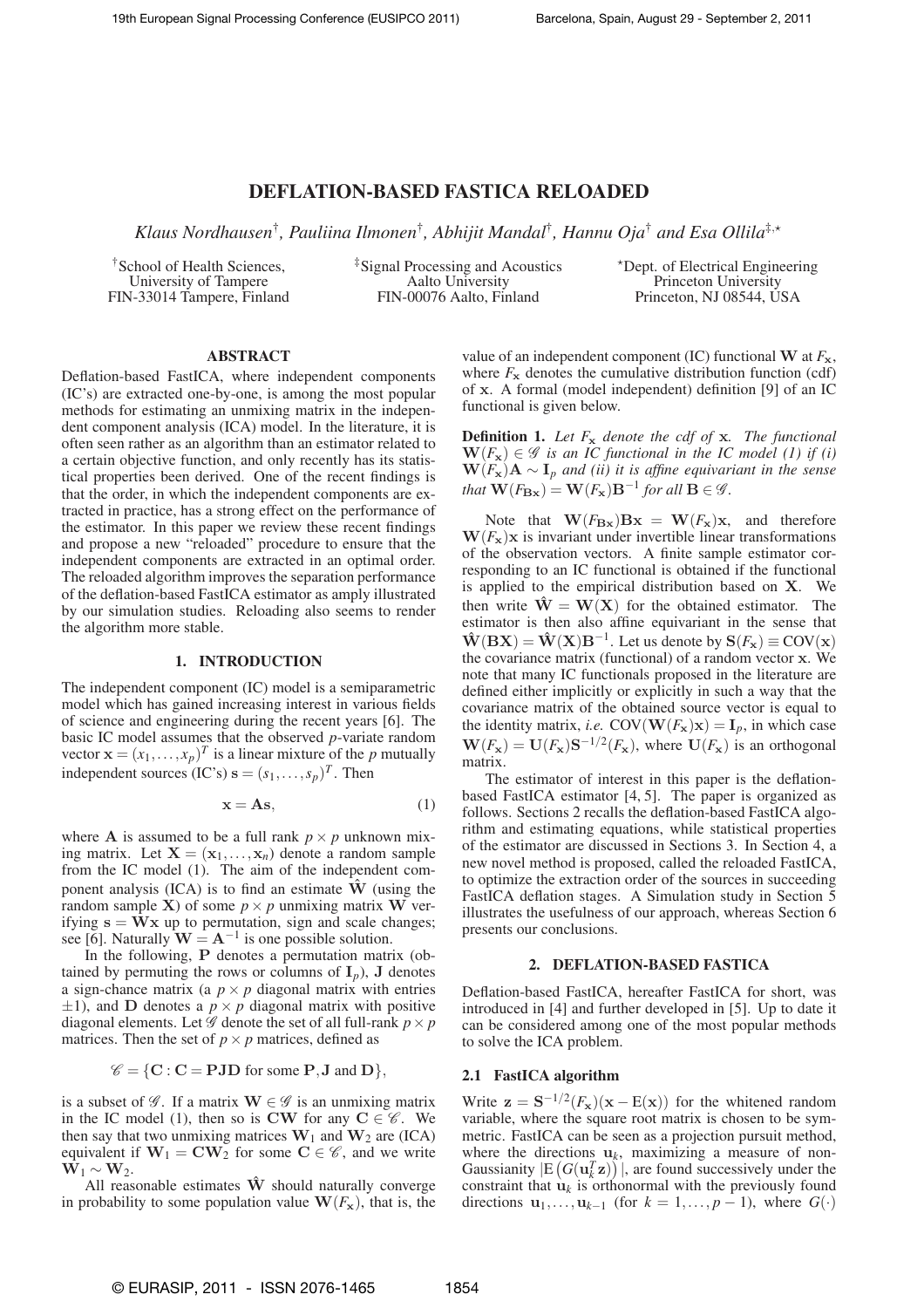can be any twice continuously differentiable nonlinear and nonquadratic function with  $G(0) = 0$ . The unmixing matrix is then  $\mathbf{W} = \mathbf{U}\mathbf{S}^{-1/2}$  where  $\mathbf{U} = (\mathbf{u}_1, \dots, \mathbf{u}_p)^T$ . Note that the last vector  $\mathbf{u}_p$  is set as a unit vector orthogonal to  $\mathbf{u}_1, \ldots, \mathbf{u}_{p-1}$ . Let  $g(\cdot)$  denote the derivative of  $G(\cdot)$ , called the nonlinearity. Commonly used nonlinearities are *pow3*:  $g(u) = u^3$ , *tanh*:  $g(u) = \tanh(a_1u)$ , *gaus*:  $g(u) =$  $u \exp(-a_2 u^2/2)$  and *skew*:  $g(u) = u^2$ , where  $a_1$  and  $a_2$  are tuning parameters, usually chosen to be equal to 1.

Due to the whitening, the FastICA method is commonly formulated as an algorithm for finding an estimator  $\hat{U}$ . The algorithm (and its slight variations) given below for the directions  $\hat{\mathbf{u}}_k$ ,  $k = 1, ..., p-1$ , is generally accepted in the literature. In the algorithm,  $\hat{u}_j$ ,  $j = 1...$ ,  $k - 1$ , are the previously found directions and the sample mean vector and the sample covariance matrix are denoted by  $\bar{x}$  and  $\hat{S}$ , respectively.

|  | <b>Algorithm 1</b> deflation-based FastICA algorithm for $\hat{\mathbf{u}}_k$ |  |  |  |  |
|--|-------------------------------------------------------------------------------|--|--|--|--|
|--|-------------------------------------------------------------------------------|--|--|--|--|

 $\mathbf{x}_i \leftarrow \hat{\mathbf{S}}^{-1/2} (\mathbf{x}_i - \bar{\mathbf{x}})$  {Whiten the data}  $\mathbf{u}_{k,0} \leftarrow \mathbf{u}_{k,init}$  {Choose an initial value}  $\Delta = \infty$ while  $\mathop{\varepsilon}<\Delta\mathop{\bf do}$  $\mathbf{u}_{k,1} \leftarrow \text{ave}(\mathbf{x}_i g(\mathbf{u}_{k,0}^T \mathbf{x}_i)) - \text{ave}(g'(\mathbf{u}_{k,0}^T \mathbf{x}_i)) \mathbf{u}_{k,0}$  $\mathbf{u}_{k,1} \leftarrow \mathbf{u}_{k,1} - \sum_{j=1}^{k-1} (\mathbf{u}_{k,1}^T \hat{\mathbf{u}}_j) \hat{\mathbf{u}}_j$  $\mathbf{u}_{k,1} \leftarrow \mathbf{u}_{k,1}/\|\mathbf{u}_{k,1}\|$  $\Delta = ||\mathbf{u}_{k,1} - \mathbf{u}_{k,0}||$  $\mathbf{u}_{k,0} \leftarrow \mathbf{u}_{k,1}$ end while  $RETURN \hat{u}_k = u_{k,1}$ 

The FastICA estimator of the unmixing matrix is thus  $\hat{\mathbf{W}} = \hat{\mathbf{U}} \hat{\mathbf{S}}^{-1/2}$  with  $\hat{\mathbf{U}}$  coming from the algorithm. The order in which the sources are found depends heavily on the initial value  $\mathbf{U}_{init} = (\mathbf{u}_{1,init}, \dots, \mathbf{u}_{p,init})^T$ . Write next  $\mathbf{W}(\mathbf{U}, \mathbf{X})$  for the estimate based on the data  $\overline{X}$  and the initial value  $U_{init}$  = U. If U is random, then the estimate  $W(U, X)$  may get p! different values depending on random U, and the different solutions may not be ICA equivalent.

Let  $S(X)$  be the covariance matrix computed from X. It is well known that  $S(BX)^{-1/2}(BX) = V_B S(X)^{-1/2}X$ where  $V_B$  is an orthogonal matrix depending on  $B$  (and X). With a fixed choice U, the estimate  $W(U, X)$  is affine equivariant in the sense that  $W(U, BX) = W(U, X)B^{-1}$ if  $W(U, X) = W(UV_B, X)$ , that is, if  $W(U, X)$  and  $W(UV_B, X)$  find the sources in the same order. (The equalities above are up to sign changes of the rows.) A natural question then is: Is there any choice  $U_{init} = U(X)$  such that the "reloaded" fastICA estimate  $W(U(X), X)$  is fully affine equivariant. We answer this question in Section 4.

#### 2.2 Estimating equations

To facilitate statistical analysis, it is appropriate to formulate the method as an estimator verifying a set of estimating equations. Furthemore, it is useful to formulate the estimator without the pre-whitening stage. Let  $T(F_x) = E(x)$  denote the mean vector (functional). The deflation-based FastICA functional  $\mathbf{w}_k(F_{\mathbf{x}}), k = 1, \ldots, p-1$ , may be seen [11, 12] as an optimizer of

$$
\big|\mathrm{E}[G(\mathbf{w}_k^T(\mathbf{x}-\mathbf{T}(F_{\mathbf{x}}))]\big|
$$

under the constraints (i)  $\mathbf{w}_k^T \mathbf{S}(F_\mathbf{x}) \mathbf{w}_k = 1$  and (ii)  $\mathbf{w}_j^T \mathbf{S}(F_\mathbf{x}) \mathbf{w}_k = 0$  for  $j = 1, \ldots, k - 1$ . (For  $\mathbf{w}_1$ , only the first constraint is needed.) Note that, for the definition of the functional  $\mathbf{w}_k$ , we need functionals **T**, **S**, and  $\mathbf{w}_1, \dots, \mathbf{w}_{k-1}$ .

Using the Lagrange multiplier technique, one can easily show [9, 12] that (under general assumptions) the unmixing matrix functional  $\mathbf{W}(F_{\mathbf{x}}) = (\mathbf{w}_1(F_{\mathbf{x}}), \dots, \mathbf{w}_p(F_{\mathbf{x}}))^T$  satisfies the *p* estimating equations

$$
\begin{aligned} & \mathbf{E}\Big[g\big(\mathbf{w}_k^T(\mathbf{x}-\mathbf{T}(F_{\mathbf{x}}))\big)(\mathbf{x}-\mathbf{T}(F_{\mathbf{x}}))\Big] \\ &= \mathbf{S}(F_{\mathbf{x}})\sum_{j=1}^k \mathbf{w}_j \mathbf{w}_j^T \mathbf{E}\Big[g\big(\mathbf{w}_k^T(\mathbf{x}-\mathbf{T}(F_{\mathbf{x}}))\big)(\mathbf{x}-\mathbf{T}(F_{\mathbf{x}}))\Big], \end{aligned}
$$

 $k = 1, \ldots, p$ . Note that, if  $s = Wx$  has independent components, then W solves the estimating equations. It is also important to note that, for all permutation matrices P, also PW then solves the estimating equations, and therefore the estimating equations do not fix the order of the unmixing vectors  $\mathbf{w}_1,\ldots,\mathbf{w}_p$ .

### 3. STATISTICAL PROPERTIES

Despite being such a popular tool, rigorous statistical analysis of the deflation-based FastICA estimator has not been given until quite recently in [9, 11–13]. In this section we discuss the limiting distribution and robustness properties of the deflation-based FastICA estimator. Without loss of generality we assume that  $E(\mathbf{x}_i) = 0$ ,  $COV(\mathbf{x}_i) = I_p$ , and the true mixing matrix is  $\mathbf{A} = \mathbf{I}_p = (\mathbf{e}_1, \dots, \mathbf{e}_p)^T$ .

### 3.1 Limiting distribution

If the first four moments of s exist, then by the central limit theorem, the joint distribution of  $\sqrt{n}\bar{x}$  and  $\sqrt{n}$ vec( $\hat{S} - I_p$ ) is asymptotically normal. Furthermore, the existence of the expected values  $\mu_{g,k} = \mathbb{E}[g(\mathbf{e}_k^T \mathbf{x}_i)],$ 

$$
\sigma_{g,k}^2 = Var[g(\mathbf{e}_k^T \mathbf{x}_i)], \quad \lambda_{g,k} = \mathrm{E}[g(\mathbf{e}_k^T \mathbf{x}_i)\mathbf{e}_k^T \mathbf{x}_i]
$$

and

$$
\delta_{g,k} = \mathrm{E}[g'(\mathbf{e}_k^T \mathbf{x}_i)], \quad \tau_{g,k} = \mathrm{E}[g'(\mathbf{e}_k^T \mathbf{x}_i)\mathbf{e}_k^T \mathbf{x}_i]
$$

are required. We also need to assume that  $\delta_{g,k} \neq \lambda_{g,k}$ ,  $k =$ 1,..., *p*−1, and we write

$$
\alpha_{g,k} = \frac{\sigma_{g,k}^2 - \lambda_{g,k}^2}{(\lambda_{g,k} - \delta_{g,k})^2}, \ \ k = 1, \dots, p. \tag{2}
$$

]

Write  $\mathbf{T}_k = \frac{1}{n} \sum_{i=1}^n (g(\mathbf{e}_k^T \mathbf{x}_i) - \mu_{g,k}) \mathbf{x}_i$  and  $\mathbf{\hat{T}}_k =$  $\frac{1}{n} \sum_{i=1}^{n} g(\hat{\mathbf{w}}_k^T(\mathbf{x}_i - \bar{\mathbf{x}}))(\mathbf{x}_i - \bar{\mathbf{x}})$ . Then, under general assumptions and using Taylor's expansion, we get

$$
\sqrt{n}(\hat{\mathbf{T}}_k - \lambda_{g,k} \mathbf{e}_k) = \sqrt{n} \mathbf{T}_k - \tau_{g,k} \mathbf{e}_k \mathbf{e}_k^T \sqrt{n} \bar{\mathbf{x}} \n+ \Delta_{g,k} \sqrt{n} (\hat{\mathbf{w}}_k - \mathbf{e}_k) + o_P(1),
$$
 (3)

where  $\Delta_{g,k} = \mathrm{E}[g'(\mathbf{e}_k^T \mathbf{x}_i) \mathbf{x}_i \mathbf{x}_i^T].$ 

Now recall that the FastICA unmixing matrix estimator  $\hat{W}$  =  $(\hat{\mathbf{w}}_1, ..., \hat{\mathbf{w}}_p)^T$  needs to verify the estimating equations

$$
\hat{\mathbf{T}}_k = \hat{\mathbf{S}}[\hat{\mathbf{w}}_1 \hat{\mathbf{w}}_1^T + \dots + \hat{\mathbf{w}}_k \hat{\mathbf{w}}_k^T] \hat{\mathbf{T}}_k, \quad k = 1, \dots, p. \tag{4}
$$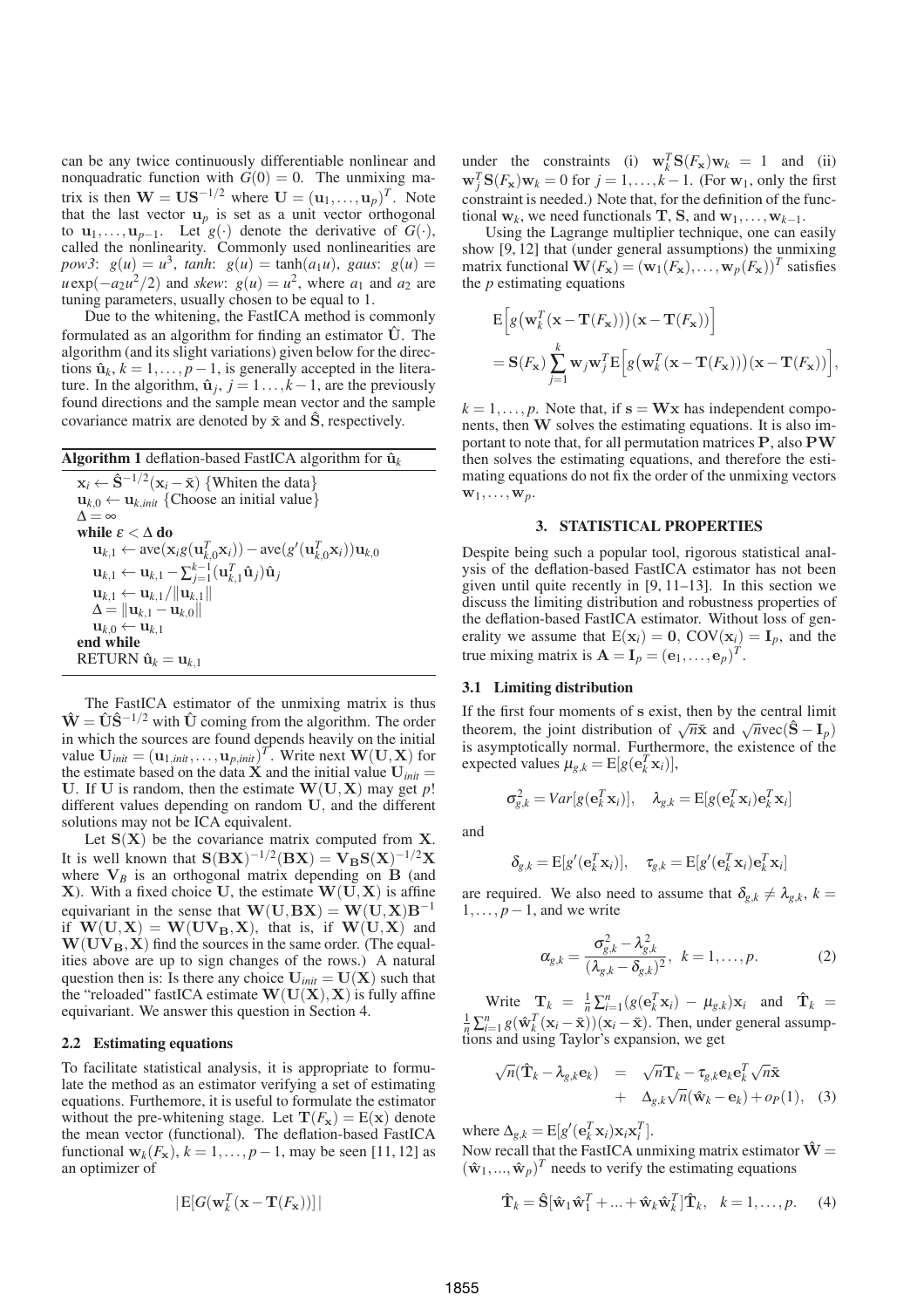But then

$$
(\mathbf{I}_p - \mathbf{U}_k) \sqrt{n} (\hat{\mathbf{T}}_k - \lambda_{g,k} \mathbf{e}_k) = \lambda_{g,k} [\sqrt{n} (\hat{\mathbf{S}} - \mathbf{I}_p) \mathbf{e}_k + \sum_{j=1}^k \mathbf{e}_j \mathbf{e}_k^T \sqrt{n} (\hat{\mathbf{w}}_j - \mathbf{e}_j) + \sqrt{n} (\hat{\mathbf{w}}_k - \mathbf{e}_k)] + o_P(1),
$$

where  $U_k = \sum_{j=1}^k e_j e_j^T$ , and, using (3), we get the following result.

**Theorem 1.** Let  $x_1, \ldots, x_n$  be a random sample from the IC *model* (1) with  $\mathbf{A} = \mathbf{I}_p$ ,  $\mathbf{E}(\mathbf{x}_i) = \mathbf{0}$ , and  $\mathbf{COV}(\mathbf{x}_i) = \mathbf{I}_p$ . Let  $\hat{\mathbf{W}} = (\hat{\mathbf{w}}_1, \dots, \hat{\mathbf{w}}_p)^T$  be the solution for the estimating equa*tions in (4) such that*  $\hat{W} \rightarrow_{P} I_{p}$ *. Then, under the general assumptions,*

$$
\begin{array}{rcl}\n\sqrt{n}\hat{\mathbf{w}}_{kl} & = & \frac{1}{\lambda_{g,k} - \delta_{g,k}} \left[ \mathbf{e}_l^T \sqrt{n} \mathbf{T}_k - \lambda_{g,k} \sqrt{n} \hat{\mathbf{S}}_{kl} \right] \\
& + & o_P(1) \quad \text{for } l > k, \\
\sqrt{n}\hat{\mathbf{w}}_{kl} & = & -\sqrt{n} \hat{\mathbf{w}}_{lk} - \sqrt{n} \hat{\mathbf{S}}_{kl} + o_P(1) \quad \text{for } l < k,\n\end{array}
$$

*and*

√

$$
\sqrt{n}(\hat{\mathbf{w}}_{kk}-1) = -\frac{1}{2}\sqrt{n}(\hat{\mathbf{S}}_{kk}-1) + o_P(1).
$$

**Remark 1.** *It follows from Theorem 1 that, for*  $A = I_p$ *, the* asymptotic covariance matrix (ASV) of the k-th source  $\hat{\mathbf{w}}_k$  is

$$
ASV(\hat{\mathbf{w}}_k) = \sum_{j=1}^{k-1} (\alpha_{g,j} + 1)\mathbf{e}_j \mathbf{e}_j^T + \kappa_k \mathbf{e}_k \mathbf{e}_k^T + \alpha_{g,k} \sum_{l=k+1}^p \mathbf{e}_l \mathbf{e}_l^T.
$$

*where*  $\kappa_k = (E(x_{ik}^4) - 1)/4$  *and*  $\alpha_{g,j}$  *is defined in* (2)*. We note that this result is in accordance with [12, Corollary 1]. Note that the asymptotic variances of the diagonal elements of*  $\hat{W}$ *do not depend on the choice of the function g*(·)*, but only on the kurtosis of the corresponding source.*

**Remark 2.** *Theorem 1 implies that, if*  $\sqrt{n}\mathbf{T}_k$ ,  $k = 1,...,p$ , and  $\sqrt{n}vec(\{\hat{S}-I_p})$  have a joint limiting multivariate distri*bution, the limiting distribution of*  $\sqrt{n}$ *vec*( $\hat{W} - I_p$ ) *is also multivariate normal. Interestingly, the limiting distributions of the estimated directions*  $\hat{\mathbf{w}}_1, ..., \hat{\mathbf{w}}_p$  *depend on the order in which they are found; see [12] for details and illustrations. The initial value* U*init in the FastICA algorithm mainly determines the order of the extracted sources in practice and hence plays a crucial role in the performance of the estimator.*

### 3.2 Robustness

Due to the different options for the nonlinearity function  $g(\cdot)$ , FastICA is often called robust when used with 'robust' nonlinearity functions, for example, *tanh* or *gaus* function. The influence function (IF) of the FastICA functional  $w_k$ ,  $k = 1, \ldots, p$ , in the IC model (1) is given in [12] as

IF(
$$
\mathbf{z}; \mathbf{w}_k, F
$$
) = 
$$
- p_k \sum_{j=1}^{k-1} (q_j + p_j) \mathbf{w}_j - \frac{p_k^2 - 1}{2} \mathbf{w}_k + q_k \sum_{l=k+1}^p p_l \mathbf{w}_l,
$$

where  $p_k = \mathbf{w}_k^T (\mathbf{z} - \mathbf{E}(\mathbf{x}))$  and

$$
q_k = \frac{g(p_k) - \mu_{g,k} - \lambda_{g,k} p_k}{\lambda_{g,k} - \delta_{g,k}}.
$$

Since the IF is a weighted sum of the sources  $w_1, \ldots, w_p$ , where the weights are unbounded functions of  $p_k$ , any large value of  $p_j$ ,  $j = 1, ..., p$  can have unbounded impact on  $\mathbf{w}_k$ - irrelevant of the choice of the nonlinearity  $g(\cdot)$ . Thus, according to its IF, the deflation-based FastICA will never be robust - independently of the choice of  $g(\cdot)$  (see [12] for details).

Note also that it is not straightforward to robustify deflation-based FastICA by replacing mean vector and covariance matrix with their more robust counterparts as reported in [1].

### 4. RELOADING FASTICA BY OPTIMIZING THE EXTRACTION ORDER

In this section, we first discuss the properties of the performance index *MD* for the ICA estimates, and show how it is connected to the asymptotic distribution of the estimate. We then suggest a two-step modified FastICA procedure which optimizes the extraction order.

#### 4.1 Minimum distance performance criterion

Many different performance measures for the IC estimates have been suggested in the literature, see, for example, [10]. In this paper we use the so called minimum distance (*MD*) measure which was recently suggested in [8,9]. The measure is defined as

$$
MD(\hat{\mathbf{W}}, \mathbf{A}) = \frac{1}{\sqrt{p-1}} \inf_{\mathbf{C} \in \mathscr{C}} ||\mathbf{C}\hat{\mathbf{W}}\mathbf{A} - \mathbf{I}_p||.
$$

This index is independent of the model specification and surprisingly easy to compute in practice (for details see [8, 9]). The asymptotic behavior of the index *MD* is as follows. If an equivariant estimator  $\hat{\mathbf{W}}$  satisfies  $\sqrt{n}$ vec $(\hat{\mathbf{W}} - \mathbf{I}_p) \rightarrow_d$  $N_{p^2}(\overline{0}, \Sigma)$ , then

$$
nMD^{2}(\hat{\mathbf{W}}, \mathbf{A}) = \frac{n}{p-1} ||\text{off}(\hat{\mathbf{W}})||^{2} + o_{P}(1),
$$

and the limiting distribution of  $nMD^2(\hat{W}, A)$  is that of a weighted sum of independent chi-square variables [9]. Also, the expected value  $n(p-1)E[MD^{2}(\hat{\mathbf{W}}, \mathbf{A})]$  converges to the sum of the limiting variances of the off-diagonal elements of  $\hat{\mathbf{W}}$  as  $n \to \infty$ .

#### 4.2 Reloaded FastICA

In order to achieve optimal performance in terms of the *MD* measure, we thus should minimize the sum of the variances of the off-diagonal elements of the FastICA estimator. Using Remark 1 it is easy to see that, for  $A = I_p$ ,

$$
\sum_{i \neq j} ASV(\hat{\mathbf{w}}_{ij}) = 2\sum_{i=1}^{p} (p-i)\alpha_{g,i} + \frac{p(p-1)}{2},
$$

which is minimized if the  $\alpha_{g,i}$ 's are in the increasing order of magnitude.

To optimize the performance of the deflation-based FastICA, we therefore suggest the following simple procedure.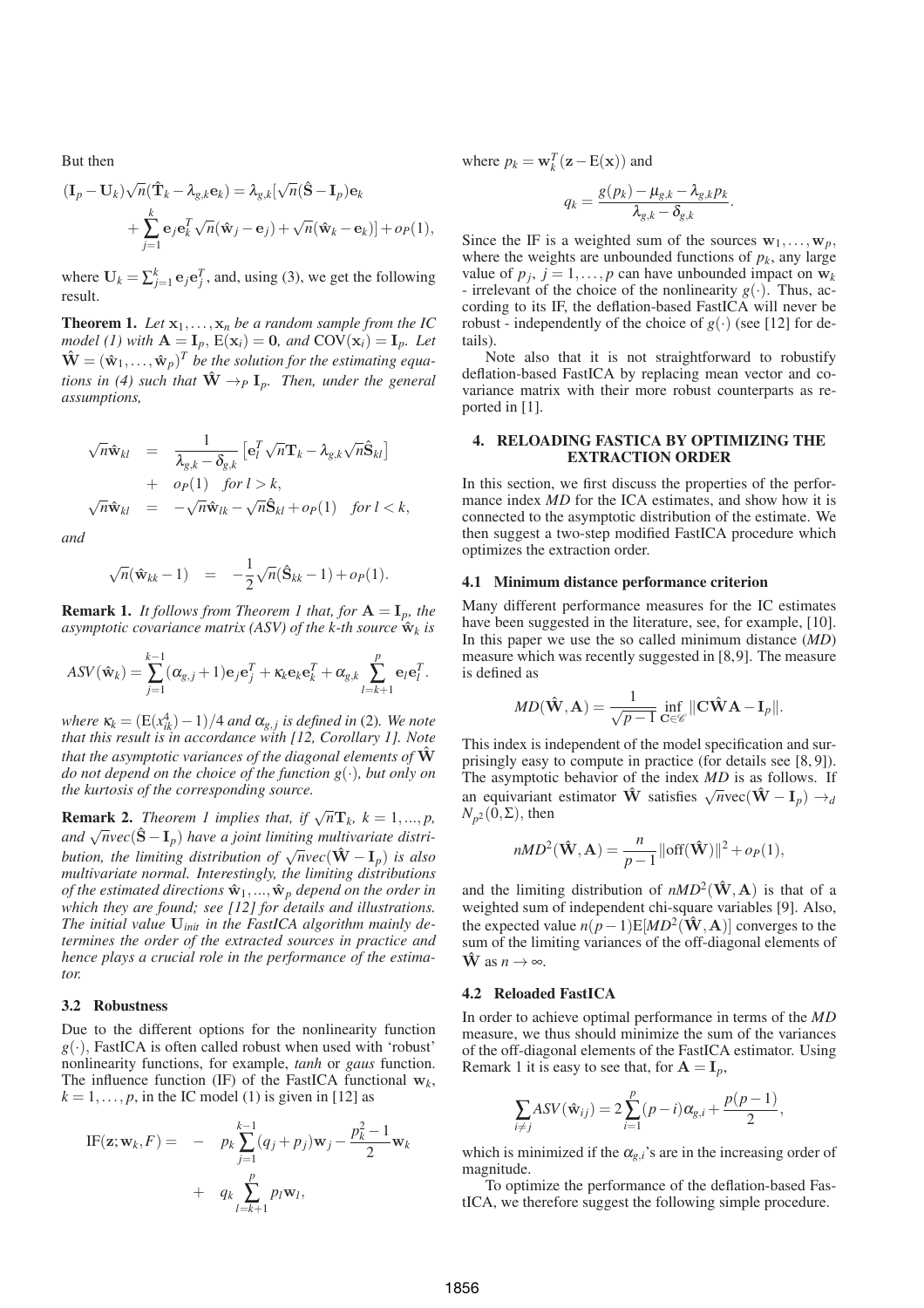| g(·  | $\alpha_{e,E}$ | $\alpha_{\scriptscriptstyle e.C}$ |      |
|------|----------------|-----------------------------------|------|
| pow3 |                | ר ו                               | n    |
| tanh | 3 14           | 32.13                             | 2.01 |

Table 1: The theoretical values of  $\alpha_{g,k}$  for different cases.

|  |                                   |       | $g(\cdot)$ LCE LEC CEL ECL CLE ELC         |    |  |
|--|-----------------------------------|-------|--------------------------------------------|----|--|
|  | $pow3 \quad 57 \quad 37 \quad 73$ | 53 75 |                                            | 35 |  |
|  |                                   |       | tanh 75.32 17.33 137.79 79.80 135.55 19.57 |    |  |

Table 2: The limiting values of  $n(p-1)E[MD^2(\hat{W}, A)]$  for the six different extraction orders.

- 1. Find any equivariant and consistent estimate  $\hat{W}_0$  (e.g. FOBI [2]) such that  $\hat{\mathbf{S}}(\hat{\mathbf{W}}_0\mathbf{X}) = \mathbf{I}_p$ .
- 2. Find the estimated sources  $\hat{\mathbf{Z}} = \hat{\mathbf{W}}_0(\mathbf{X} \bar{\mathbf{x}} \mathbf{1}_n^T)$ .
- 3. Find estimates  $\hat{\alpha}_{g,k}$ ,  $k = 1, \ldots, p$ , based on  $\hat{\mathbf{Z}}$  by replacing the expected values by averages in (2).
- 4. Find the permutation matrix  $\hat{P}$  such that, for the permutated sources, the  $\hat{\alpha}_{g,k}$  are in an increasing order.
- 5. Reload FastICA algorithm 1 with a new initial value: The estimate is  $\mathbf{W}(\mathbf{U}(\mathbf{X}), \mathbf{X})$  where  $\mathbf{U}(\mathbf{X}) = \mathbf{\hat{P}} \mathbf{\hat{W}}_0 \mathbf{\hat{S}}^{1/2}$ .

It is easy to see that  $W(U(X), X)$  is fully affine equivariant. We conjecture that this new estimator has the same limiting distribution as the simple FastICA estimator which extracts the sources in the (same) optimal order.

# 5. SIMULATION STUDY

We performed a small simulation study to demonstrate the effect of the extraction order of the sources. We show that reloading FastICA with the data whitened in a new way and with an initial value  $U_{init} = I_p$  gives the optimal performance among different deflation-based FastICA procedures. The data used in our simulations comes from a three-variate distribution; the independent source distributions are (i) the exponential distribution, (ii) the chi-square distribution with 8 degrees of freedom, and (iii) the Laplace distribution. All three distributions are centered and scaled to have expected value 0 and variance 1. The mixing matrix used in our simulations is  $A = I_3$ . We denote the three sources as E, C, and L, respectively, and the sequence ECL, for example, means the extraction order exponential-chi-square-Laplace. We considered two nonlinearity functions  $g = pow3$  and  $g = tanh$ . The values of corresponding  $\alpha_{g,k}$ , given in Table 1, were obtained from (2), where the expectations were calculated using numerical integration.

The expected values of  $n(p-1)E[MD^2(\mathbf{\hat{W}}, \mathbf{A})]$  for different extraction orders are given in Table 2. The table clearly shows that the extraction order has a large impact on the separation performance. The best extraction order naturally depends on the choice of the nonlinearity function *g*. Here ELC is the best order for *pow3*, whereas LEC is the best for *tanh* .

To see whether the expected behavior is observed in finite sample sizes we repeated the estimation of the unmixing matrix 5000 times for different sample sizes using all six possible extraction orders for both nonlinearities. The extraction order can be controlled using six different  $3 \times 3$  permutation matrices P as initial values U*init*. For the reloaded deflationbased FastICA we chose FOBI [2] as the initial estimate. The FOBI functional is an affine equivariant IC functional, and the limiting distribution of the unmixing matrix estimate is known to be multivariate normal [7]. FOBI has the advantage that it is easy to compute, and, unlike FastICA, it always gives a solution. In this simulation study we included the FastICA estimators using random initial values as well. Then the extraction order is also random, and hence the performance is expected to be a mixture of the performances of the six possible estimators with different (fixed) extraction orders.

We used the FastICA code [3] for Algorithm 1, and we retained all the default settings except the initial value. One problem worth mentioning is that, unfortunately, the algorithm does not always converge. In applied data analysis the user may be able to change some tuning parameters in order to obtain a solution. However, this is not feasible in a simulation study. In our simulations, we simply ignored the cases when convergence did not occur. (Another option would have been to set the *MD* values to 1 in these cases.)

|        |    |    |      |  |        | n ECL LCE CEL ELC LEC CLE rand reloaded |
|--------|----|----|------|--|--------|-----------------------------------------|
| 1000   | 20 |    | - 27 |  |        |                                         |
|        |    | 24 |      |  | $25 -$ |                                         |
| 5000   |    |    |      |  |        | $\Omega$                                |
| 10000  |    |    |      |  |        | $\Omega$                                |
| >25000 |    |    |      |  |        |                                         |

Table 3: Number of algorithm failures in 5000 trials for *pow3*.

|        |                 |                  |    |                   |          |             | n ECL LCE CEL ELC LEC CLE rand reloaded |
|--------|-----------------|------------------|----|-------------------|----------|-------------|-----------------------------------------|
|        |                 | 1000 340 472 493 |    | $\Omega$          |          | 0, 457, 145 |                                         |
| 5000   | 12 <sup>1</sup> | 79               | 71 | $\mathbf{\Omega}$ | $\Omega$ | 71          | 0                                       |
| 10000  |                 | 13.              | 10 |                   |          | 10          | 0                                       |
| >25000 |                 |                  |    | $\mathbf{O}$      |          |             | $\Omega$                                |

Table 4: Number of algorithm failures in 5000 trials for *tanh*.

Table 3 and Table 4 give the number of cases when the algorithm did not converge. These figures clearly illustrate that for small sample sizes the algorithm often fails to converge for the given initial matrix. The problem is more severe in case of *tanh* nonlinearity. However, reloading FastICA seems to help the algorithm to find a solution.

Figure 1 presents the plots of the average values of  $n(p-1)MD^2(\hat{\mathbf{W}}, \mathbf{A})$  over the sample size *n*. The black lines in the figure give the results for the deflation-based FastICA with fixed extraction order, and the horizontal lines represent the asymptotic expectations given in Table 2. While for *pow3* convergence is reached quickly, this is not the case for *tanh*. The worse the performance, the slower the convergence seems to be. The performance of the deflation-based FastICA with random initial matrix is somewhere between the optimal and the worst possible case, which supports our conjecture of being a mixture of the six different cases. The strange behavior at the large sample sizes when using *pow3* may be due to the fact that the algorithm often converges to a wrong local maxima. It is clear that the average *MD* of the reloaded FastICA corresponds to the minimum value among the six possible cases. Therefore, the reloaded FastICA behaves as expected and is basically equivalent with the best extraction order for that given nonlinearity.